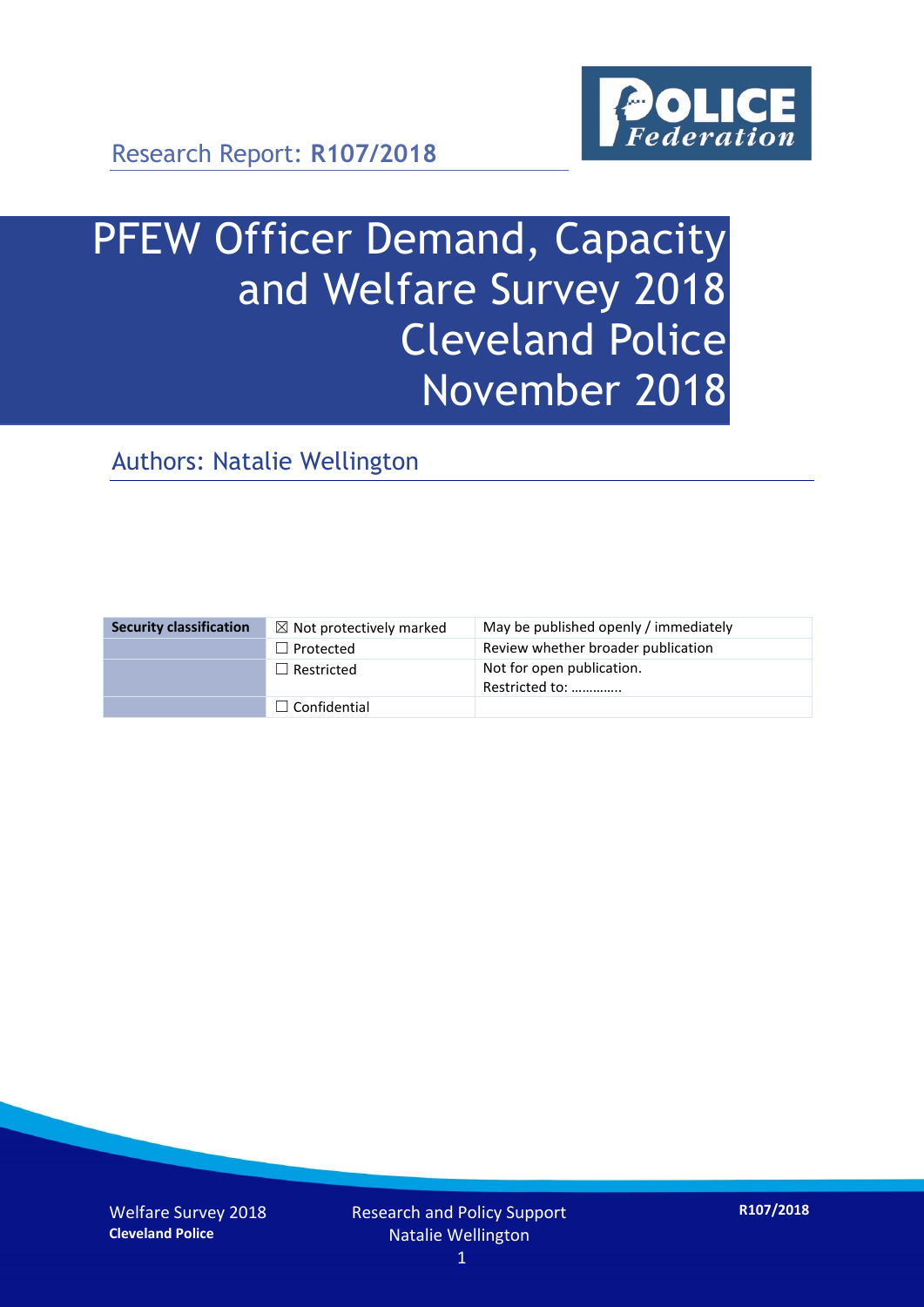## **FOREWORD**

#### **INTRODUCTION**

Over the last decade, the impact of reducing policing budgets on officer numbers has been considerable, with a 15% fall in officer numbers over a seven year period from a high of 142,056 in 2009 to 121,010 in March 2018. $^{\mathrm{i}}$  Evidence from a focus group study conducted by the PFEW<sup>ii</sup> highlighted that these reductions may be having a negative effect on officers individual wellbeing. It was within this context that the Police Federation of England and Wales (PFEW) began a biennial Demand, Capacity and Welfare Survey. The 2018 PFEW Officer Demand, Capacity and Welfare Survey is the second iteration of the survey.

This report provides a summary of responses to key questions from the 2018 PFEW Officer Demand, Capacity and Welfare Survey from respondents in Cleveland Police.

Where appropriate, details of average responses from last year, or the police service as a whole, are also presented. However, differences across these figures have not been tested to assess whether they are statistically significant<sup>1</sup>; therefore any and all differences reported are for guidance only and must be treated with caution.

Force rankings have not been included, because not all differences are statistically significant. In addition, forces with fewer than 100 respondents were not provided with a force level report as their sample size was too small to be representative of the force as a whole and may have enabled identification of individuals based on their demographics.

Please be aware that the total number of responses for each item may vary slightly as not all items were answered by all respondents, and all percentages are rounded to the nearest whole number. In addition, the actual differences between any and all groups may be quite small and these details should be considered when interpreting the data.

-

 $<sup>1</sup>$  As all the data are derived from samples of the population, rather than the whole population, percentage figures calculated are strictly</sup> speaking estimates, rather than exact measures. This means that every figure has a margin of error associated with it. Hence a very small percentage difference year on year may be due to sampling, rather than to actual changes.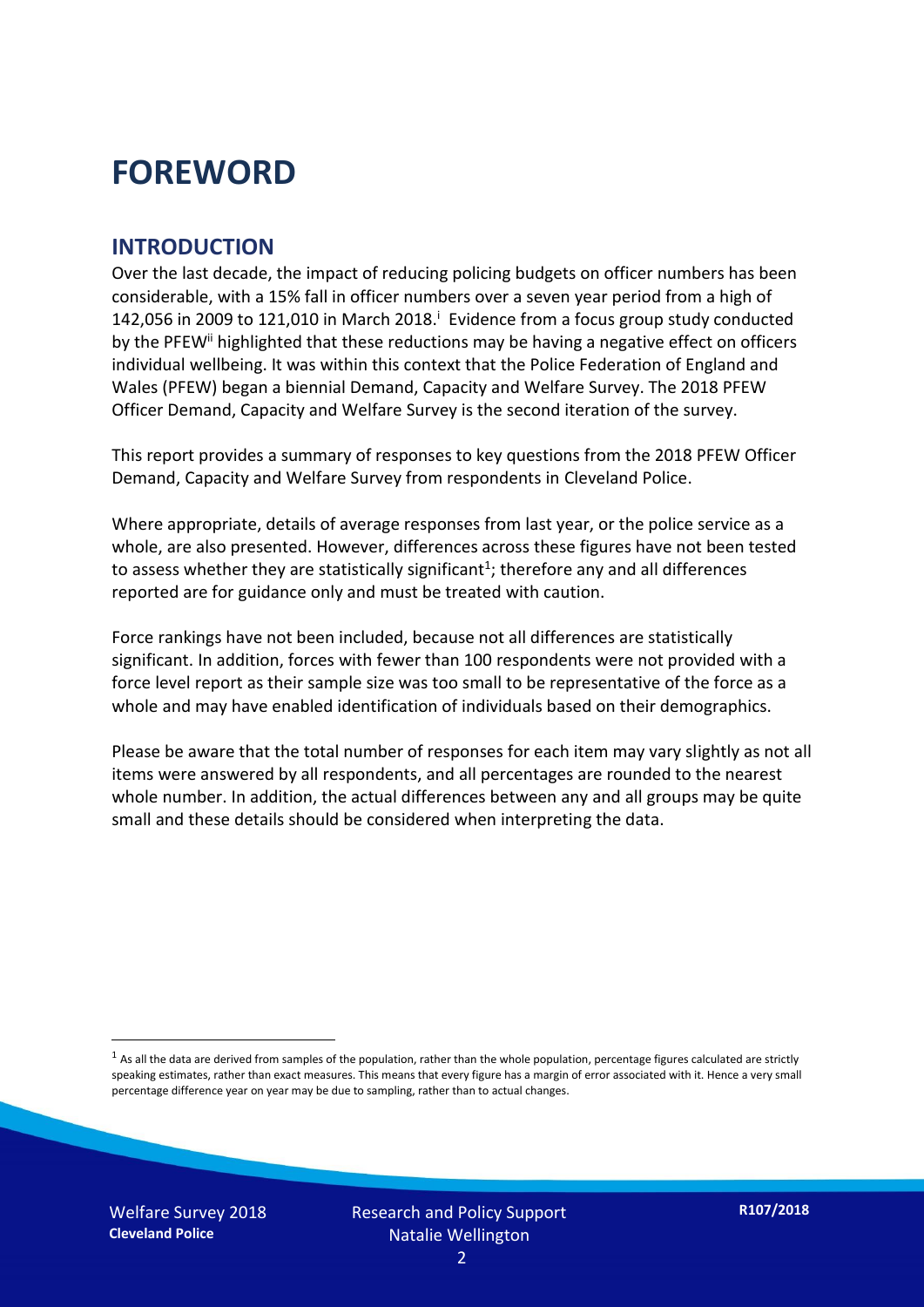#### **RESPONSE RATES AND DEMOGRAPHICS**

Survey responses were gathered over a six-week period between August and September 2018. All officers of the federated ranks in England and Wales were eligible to participate.

Analyses were conducted on a sample of 18,100 responses drawn from all 43 forces across England and Wales.<sup>2</sup> The national response rate for the 2018 survey was 15%.

Overall 4% of respondents (n=788) to the survey declined to state which force they belonged to. These responses have been included within the national data but are excluded from force-level analyses.

161 responses were received from Cleveland Police, representing a response rate of around 13%.<sup>3</sup> The margin of error for this report has been calculated using the size of the sample and the population. At a 95% confidence level, this force report has a 7% margin of error. If the margin of error is less than 5%, it can be considered to be within the normal bounds of academic rigor.<sup>4</sup> If this threshold has not been met, the results from this report must be interpreted with caution.

71% of responses from Cleveland Police were received from male officers and 24% of responses were from female officers. The other 5% preferred not to say or identified in another way. In regards to rank, 80% of respondents from Cleveland Police were Constables, 13% were Sergeants, 8% were Inspectors, and 0% were Chief Inspectors. 2% of responses from Cleveland Police were received from Black and Minority Ethnic (BME) officers.

-

 $2$  Data were removed where the respondent indicated they were not currently a police officer or they gave implausible answers – for full exclusion criteria, please see the full report.

<sup>3</sup> Based on March 2018 Home Office figures of officer headcount, for full details please see item ii in the reference section.

<sup>4</sup> The generally accepted academic standards is a 95% confidence level with a 5% (or less) margin of error.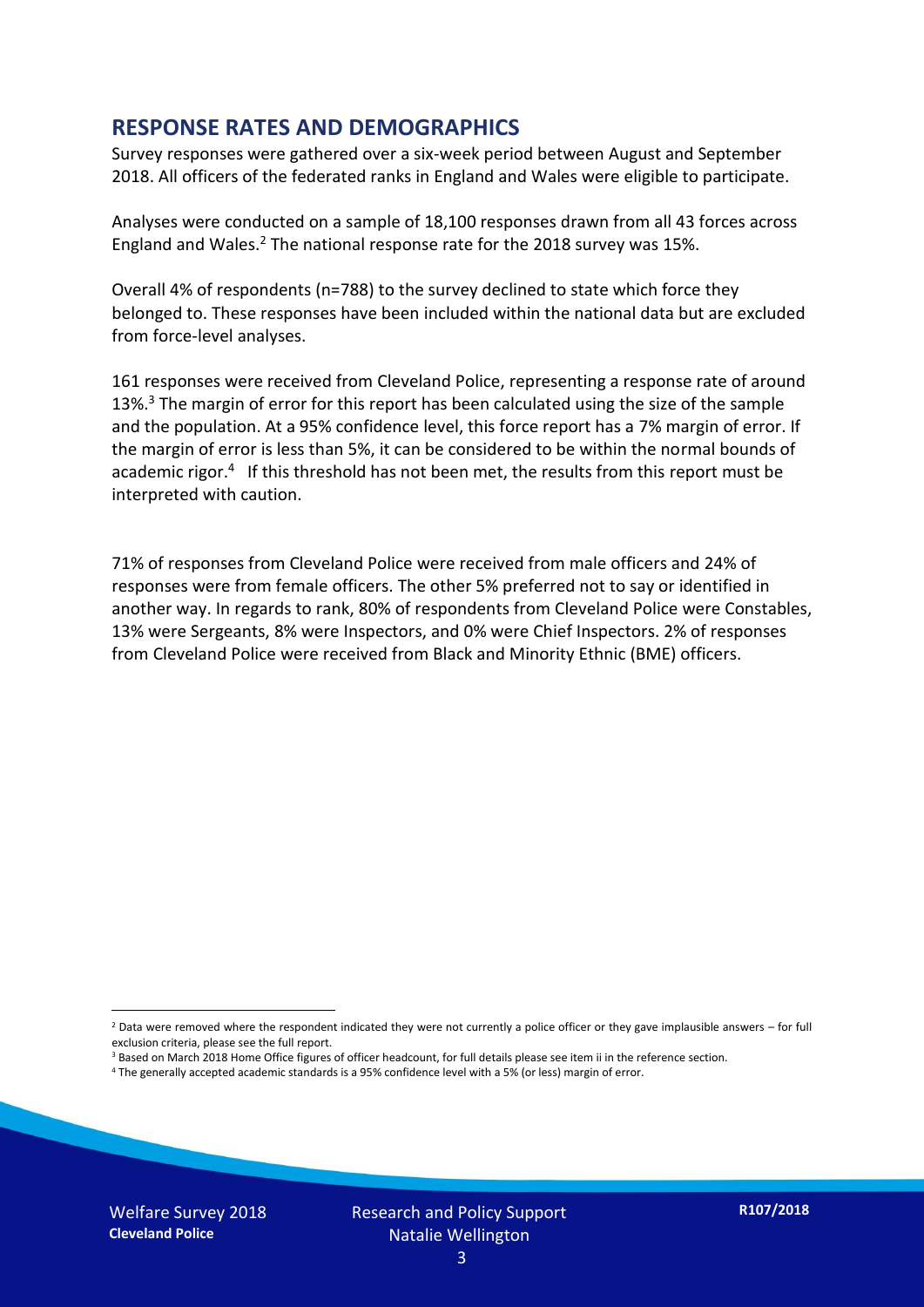## **INFOGRAPHIC**



### **Who responded?**

**161** responses were received from Cleveland Police, representing a **13%** response rate



Welfare Survey 2018 **Cleveland Police**

Research and Policy Support Natalie Wellington

**R107/2018**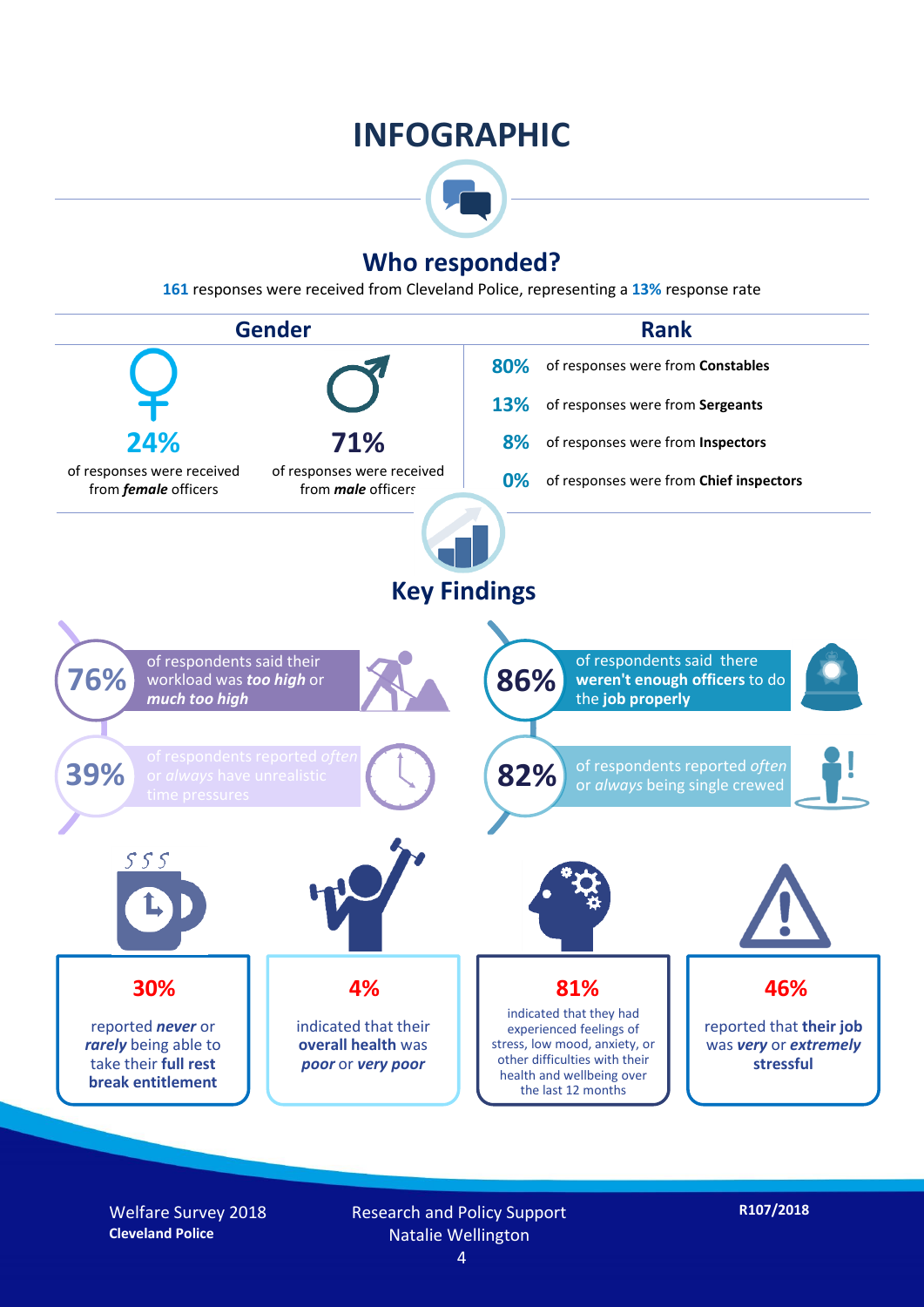## **Executive Summary**

- **161** responses were received from Cleveland Police, representing a response rate of around **13%**.
- The average (mean) rating for overall Job satisfaction for respondents from Cleveland Police was **4/10.**
- Frequent single crewing (often or always) was reported by **82%** of respondents from Cleveland Police.
- **30%** of respondents from Cleveland Police reported *never* or *rarely* being able to take their **full rest break entitlement***; lower than* the proportion in 2016.
- **76%** of respondents from Cleveland Police said their **workload** was *too high* or *much too high; lower than* the proportion in 2016.
- **39%** of respondents from Cleveland Police reported *often* or *always* **having unrealistic time pressures***; lower than* the proportion in 2016.
- **86%** of respondents from Cleveland Police said there **weren't enough officers to do the job properly***; higher than* the proportion in 2016.
- **6%** said that they had **enough time engage in proactive policing** in their team/unit*; the same as* the proportion in 2016.
- **4%** of respondents from Cleveland Police indicated that their **overall health** was *poor* or *very poor.*
- **81%** of respondents from Cleveland Police indicated that they had **experienced feelings of stress, low mood, anxiety, or other difficulties with their health and wellbeing** over the last 12 months.
- **46%** of respondents from Cleveland Police reported that their job was *very* or *extremely* **stressful***; lower than* the proportion in 2016.
- **30%** of Cleveland Police respondents reported that they had suffered **one or more injuries** that required medical attention as a result of **work-related violence** in the last year.
- **22%** of Cleveland Police respondents reported that they had suffered **one or more injuries** that required medical attention as a result of **work-related accidents** in the last year.
- **38%** of respondents from Cleveland Police felt that someone would be **treated differently (in a negative way)** if they disclosed difficulties with their mental health and wellbeing; *lower than* the proportion in 2016.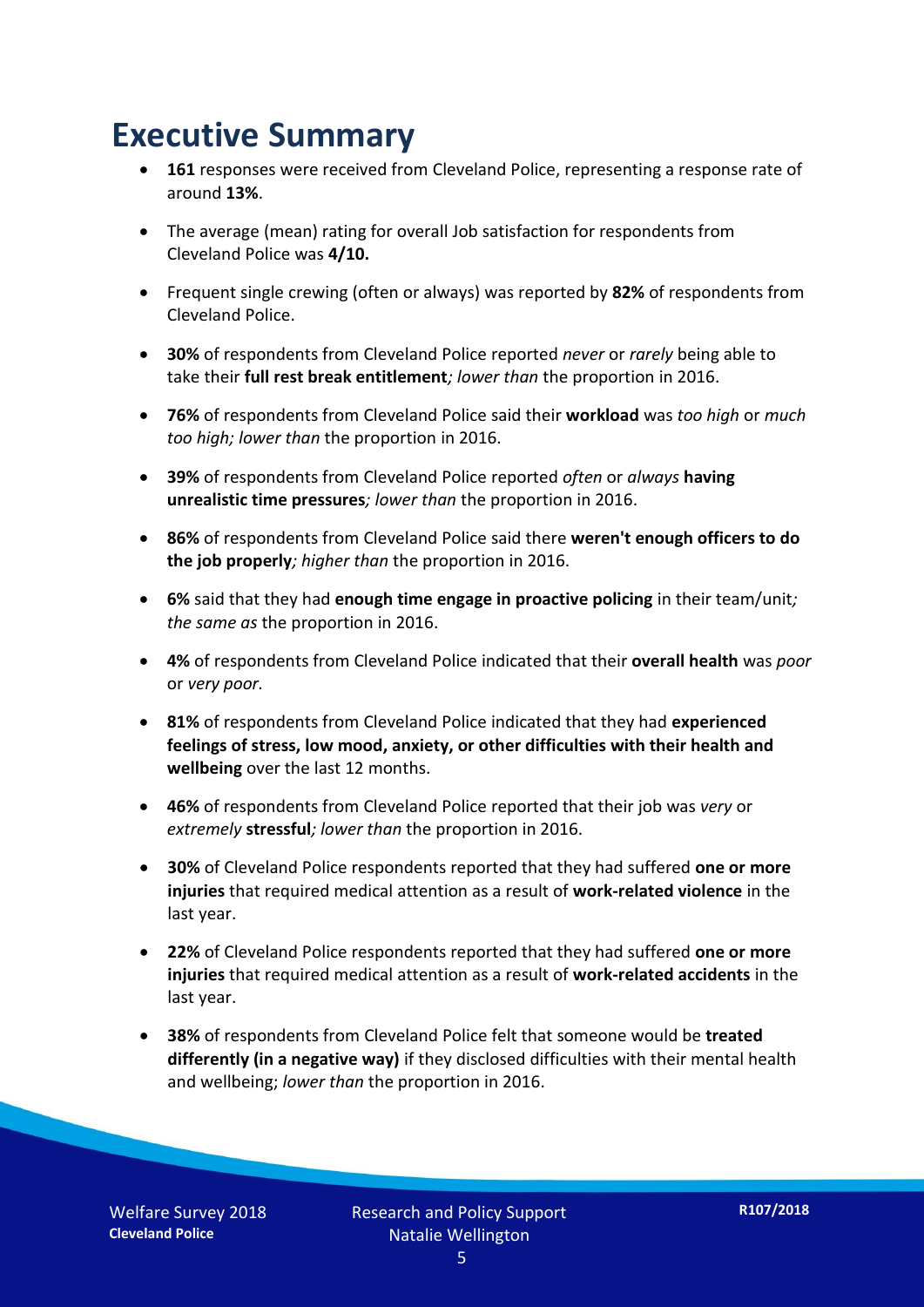## **1. WORKING ARRANGEMENTS**

#### **1.1. OVERALL JOB SATISFACTION**

Respondents were asked to rate their overall job satisfaction between 0 and 10, where 0 was 'not at all satisfied' and 10 was 'completely satisfied.'

The average (mean) rating for overall job satisfaction for respondents from Cleveland Police was 4/10 (range 0-10), with 34% of respondents reporting an overall job satisfaction rating of 2 or less.

This can be compared to the National average of 4/10, and 32% of respondents reported an overall job satisfaction rating of 2 or less.

#### **1.2. SHIFTS**

39% of respondents from Cleveland Police reported that their formal shift duration was more than the 8-10 hours advised by the Health and Safety Executive<sup>iii</sup> and the Police Negotiating Board,<sup>iv</sup> and 34% of respondents indicated a shift length of 12 hours or more.

7% of the national sample indicated that their formal shift duration was more than 8-10 hours, and 5% indicated a shift length of 12 hours or more.

#### **1.3. SINGLE CREWING**

Among respondents from Cleveland Police, for whom this item was applicable, 82% reported being single crewed either *often* or *always* over the previous 12 month period. This can be compared with 75% of respondents from the national sample.

#### **1.4. BREAKS, REST DAYS AND ANNUAL LEAVE**

30% of respondents from Cleveland Police reported *never* or *rarely being* able to take their full rest break entitlement, and 83% reported having had two or more rest days cancelled in the previous 12 month period. In addition, 32% of respondents from Cleveland Police told us that they have not been able to take their full annual leave entitlement in the previous 12 month period.

Historical comparison for items relating to breaks, rest days and annual leave for **Cleveland Police**, are provided in Table 1.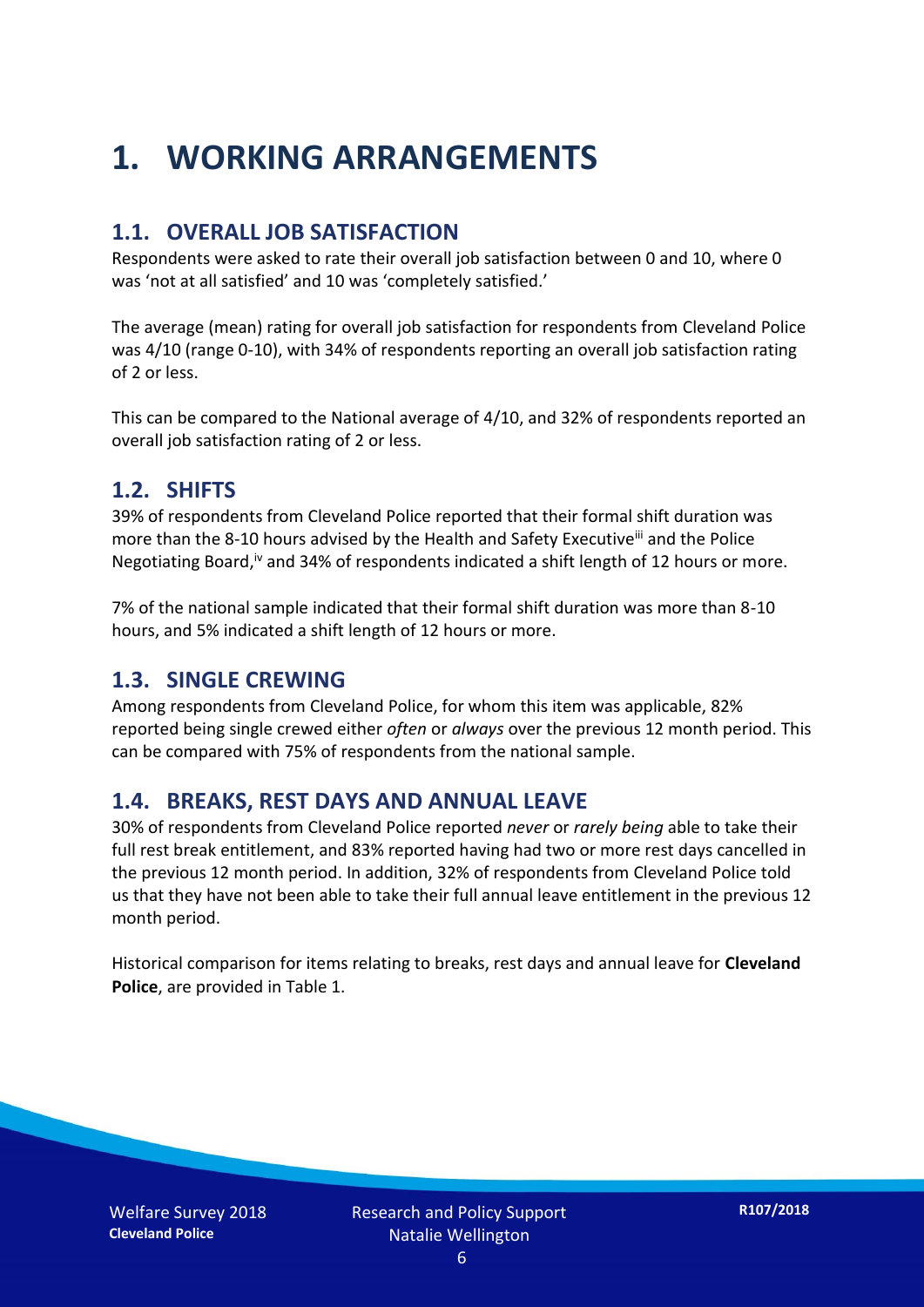| Table 1: Force level figures for breaks, rest days and<br>annual leave     | 2016 | 2018 |
|----------------------------------------------------------------------------|------|------|
| Reported being never or rarely able to take full rest<br>break entitlement | 49%  | 30%  |
| Reported having 2 or more rest days cancelled in the<br>previous 12 months | 92%  | 83%  |
| Reported being unable to take their full annual leave<br>entitlement       | 41%  | 32%  |

Historical comparisons for items relating to breaks, rest days and annual leave for the **police service as a whole**, are provided in the table below.

| Table 2: National figures for breaks, rest days and<br>annual leave        | 2016 | 2018 |
|----------------------------------------------------------------------------|------|------|
| Reported being never or rarely able to take full rest<br>break entitlement | 53%  | 52%  |
| Reported having 2 or more rest days cancelled in the<br>previous 12 months | 76%  | 67%  |
| Reported being unable to take their full annual leave<br>entitlement       | 33%  | 31%  |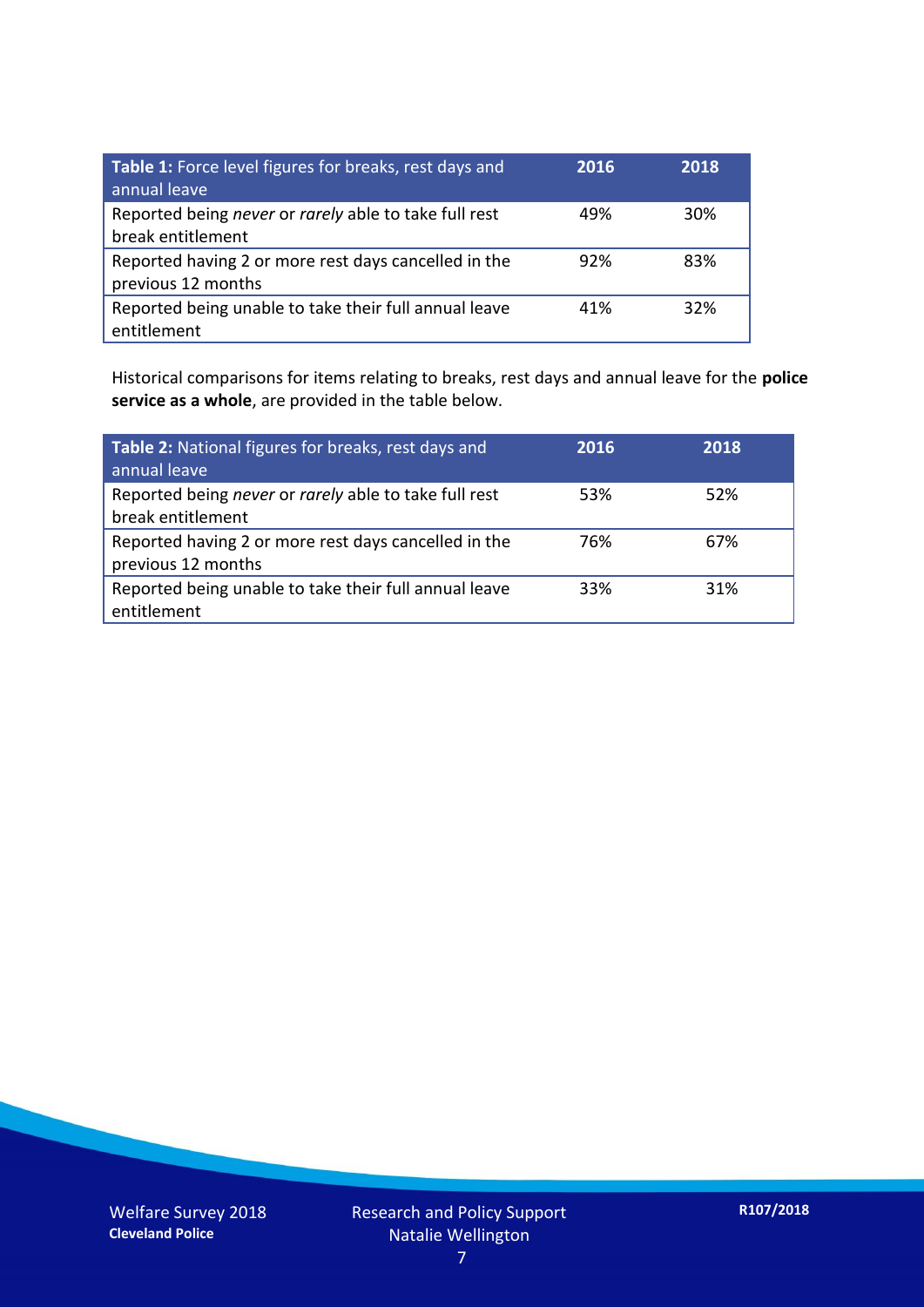## **2. DEMAND**

### **2.1. WORKLOAD**

76% of respondents from Cleveland Police told us that their workload is currently *too high*, or *much too high* – *higher than* the proportion from the national sample (72%) and *lower than* the proportion reported by Cleveland Police in the 2016 Demand, Capacity and Welfare Survey.

### **2.2. HSE MANAGEMENT STANDARDS**

The UK Health and Safety Executive published the Management Standards Indicator Tool (MSIT) to assist organisations in the assessment of workers exposure to dimensions of the psychosocial work environment that, if not properly managed, can lead to harm to health.<sup>v</sup> The 25-item version of the MSIT<sup>vi</sup> contains four items that measure job demands, which were included as part of the Demand, Capacity and Welfare Survey.

35% of respondents from Cleveland Police told us that they *often* or *always* have unachievable deadlines, and 51% that they *often* or *always* have to neglect some tasks because they have too much to do.

Historical comparisons for the MSIT job demand items for **Cleveland Police** are provided in the table below.

| Table 3: Force level figures for HSE MSIT job demands | 2016 | 2018 |
|-------------------------------------------------------|------|------|
| Often or always have unrealistic time pressures       | 40%  | 39%  |
| Often or always pressured to work long hours          | 28%  | 26%  |
| Often or always have to neglect some tasks because    | 50%  | 51%  |
| they have too much to do                              |      |      |
| Often or always have unachievable deadlines           | 37%  | 35%  |

Historical comparison for the MSIT job demand items for the **police service as a whole**, are provided in the table below.

| Table 4: National figures for HSE MSIT job demands | 2016 | 2018 |
|----------------------------------------------------|------|------|
| Often or always have unrealistic time pressures    | 35%  | 40%  |
| Often or always pressured to work long hours       | 26%  | 29%  |
| Often or always have to neglect some tasks because | 43%  | 54%  |
| they have too much to do                           |      |      |
| Often or always have unachievable deadlines        | 29%  | 38%  |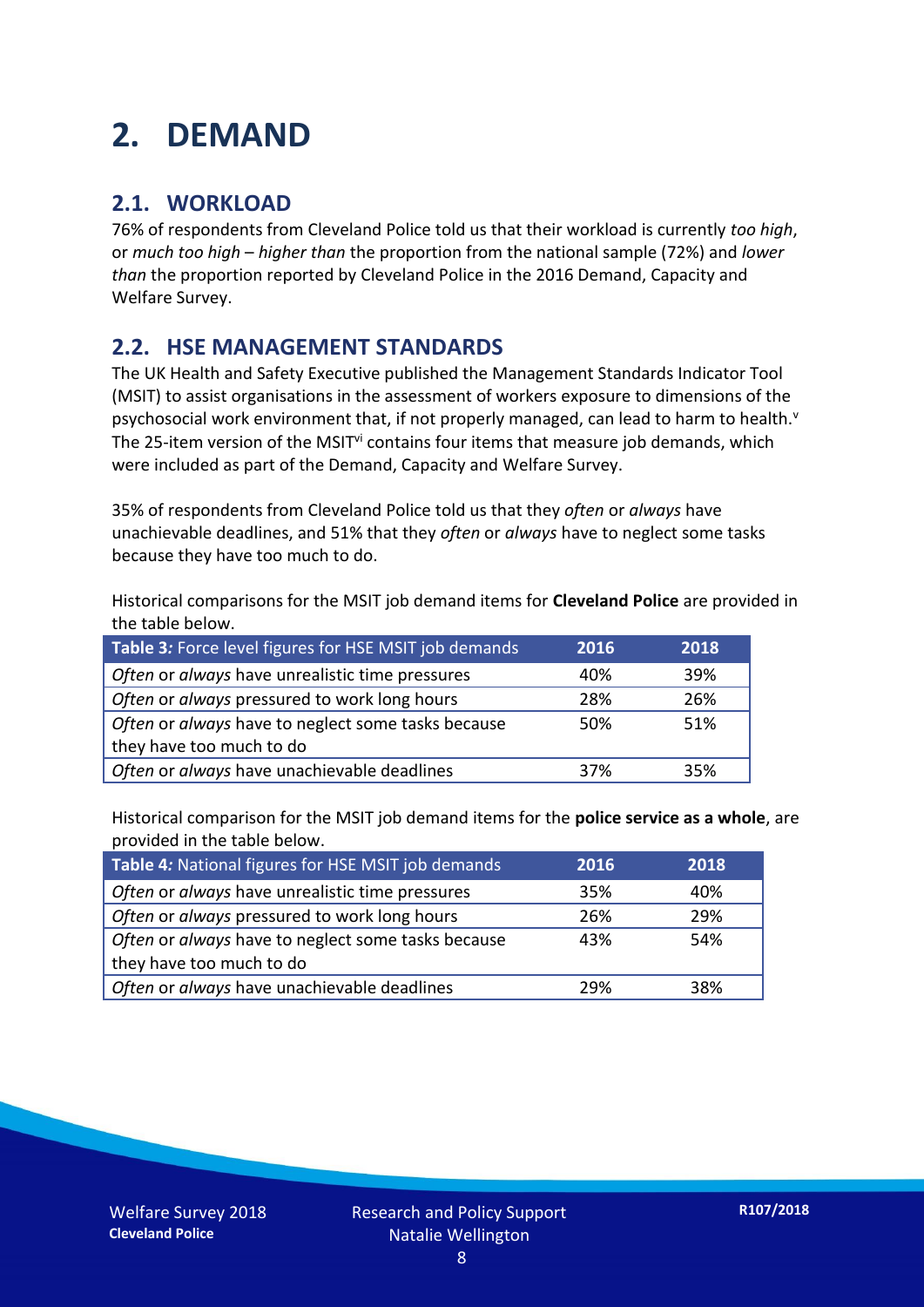### **2.3. AMOUNT AND PACE OF WORK**

79% of respondents from Cleveland Police *disagreed* or *strongly disagreed* that they were able to meet all of the conflicting demands on their time, whilst 6% *agreed* or *strongly agreed* that they had enough time engage in proactive policing in their team/unit. The proportion of officers from Cleveland Police reporting to have enough time to engage in proactive policing is *same as* the proportion in 2016.

Across the police service as a whole, 74% of respondents *disagreed* or *strongly disagreed* that they were able to meet all of the conflicting demands on their time and 90% *disagreed* or *strongly disagreed* that there are enough officers to manage all the demands made on their team/unit.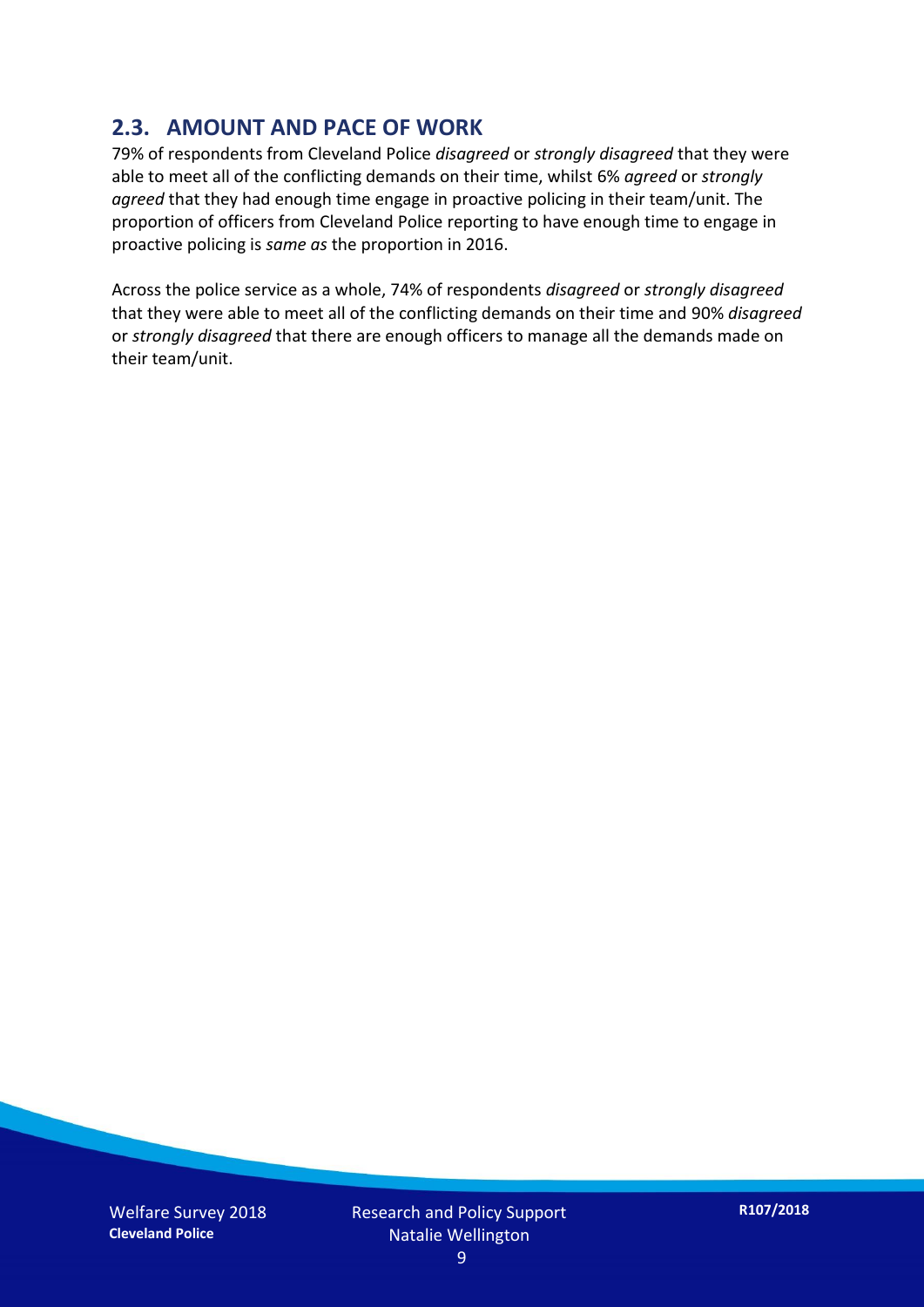## **3. CAPACITY**

### **3.1. MINIMUM OFFICER STAFFING**

66% of respondents from Cleveland Police indicated that their team or unit had a minimum officer staffing level.

Among respondents whose team or unit had a minimum officer staffing level, 36% indicated that this level was *never* or *rarely* achieved. This can be compared to 2016 where 36% of respondents from Cleveland Police indicated that the minimum officer staffing level was *never* or *rarely* achieved.

### **3.2. OFFICER STAFFING ARRANGEMENTS**

79% of respondents *disagreed* or *strongly disagreed* that the way officer staffing levels are determined in their team/unit seems to be effective; *higher than* the proportion reported in 2016.

Historical comparisons of two key items relating to capacity to deal with demand for **Cleveland Police** are provided in the table below.

| Table 5: Force level figures for key items relating to capacity                                                     |                                                      |      |  |
|---------------------------------------------------------------------------------------------------------------------|------------------------------------------------------|------|--|
| <b>Statements</b>                                                                                                   | % of respondents who<br>disagreed with the statement |      |  |
|                                                                                                                     | 2016                                                 | 2018 |  |
| There are enough officers in my team/unit for me to do<br>my job properly                                           | 83%                                                  | 86%  |  |
| In my experience, we generally have enough officers to<br>manage all the demands being made on us as a<br>team/unit | 92%                                                  | 88%  |  |

Historical comparisons of the same items for the **police service as a whole** are provided in the table below.

| Table 6: National figures for key items relating to capacity                                                        |                                                      |      |  |  |
|---------------------------------------------------------------------------------------------------------------------|------------------------------------------------------|------|--|--|
| <b>Statements</b>                                                                                                   | % of respondents who<br>disagreed with the statement |      |  |  |
|                                                                                                                     | 2016                                                 | 2018 |  |  |
| There are enough officers in my team/unit for me to do<br>my job properly                                           | 78%                                                  | 83%  |  |  |
| In my experience, we generally have enough officers to<br>manage all the demands being made on us as a<br>team/unit | 85%                                                  | 90%  |  |  |

Welfare Survey 2018 **Cleveland Police**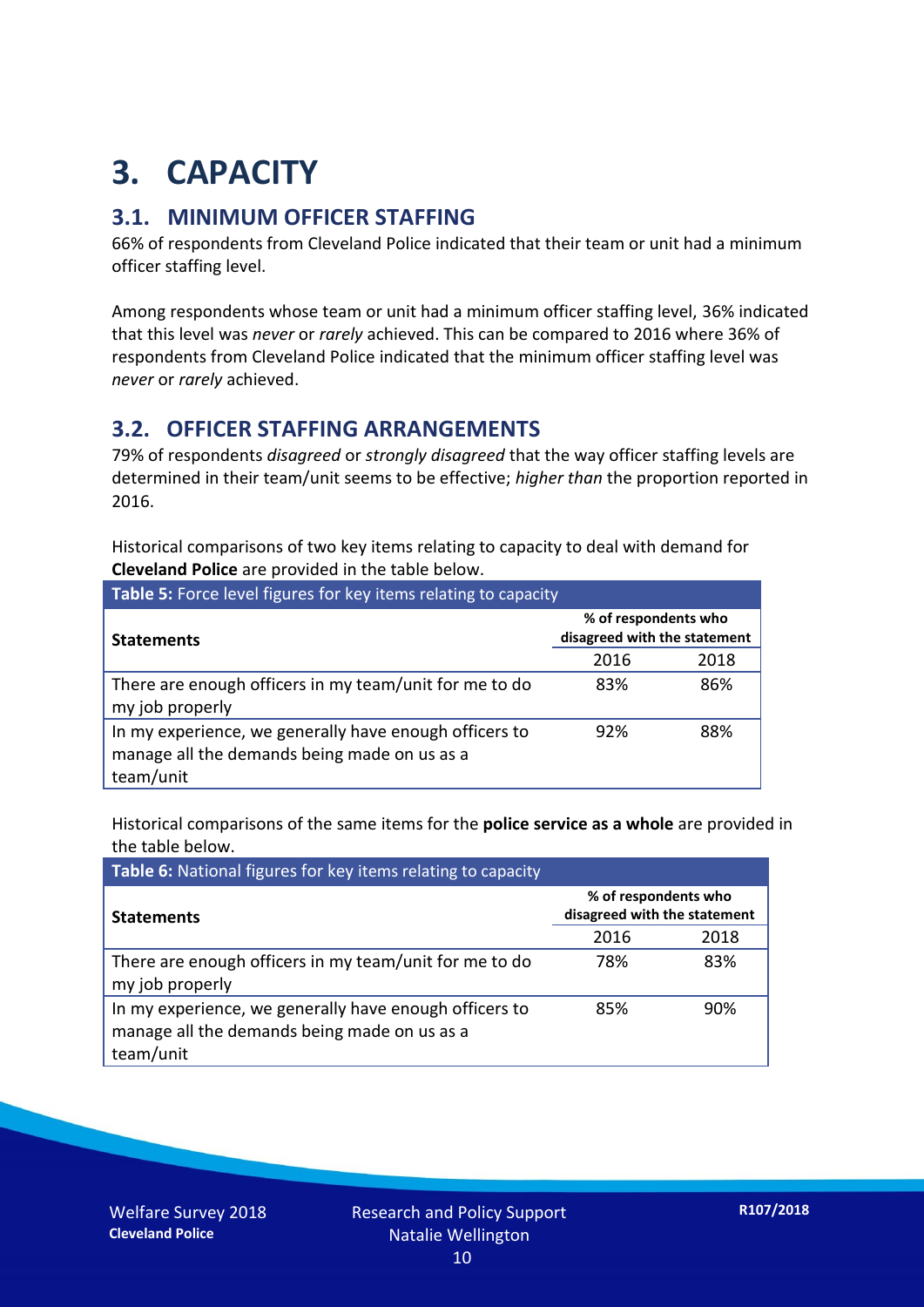## **4. HEALTH AND WELLBEING**

### **4.1. OVERALL LIFE SATISFACTION**

Respondents were asked to rate their overall life satisfaction between 0 and 10, where 0 was 'not at all satisfied' and 10 was 'completely satisfied.'

The average (mean) rating for overall life satisfaction for respondents from Cleveland Police was 6/10 (range 0-9). 12% of respondents reported life satisfaction rating of 2 or less.

These results can be compared to the National average of 6/10, with 15% of respondents reporting an overall life satisfaction rating of 2 or less.

#### **4.2. OVERALL PHYSICAL HEALTH**

Participants were asked to rate their overal health on a scale from *very good* to *very poor*. An historical comparison for both national and local figures for this item are below.

| Table 7: Self-rated overall physical health |                       | 2016 | 2018 |
|---------------------------------------------|-----------------------|------|------|
|                                             | Very poor             | 3%   | 0%   |
| <b>Force level figures</b>                  | Poor                  | 11%  | 4%   |
|                                             | Neither good nor poor | 22%  | 18%  |
|                                             | Good                  | 50%  | 57%  |
|                                             | Very good             | 13%  | 21%  |
| <b>National figures</b>                     | Very poor             | 1%   | 1%   |
|                                             | Poor                  | 11%  | 6%   |
|                                             | Neither good nor poor | 23%  | 17%  |
|                                             | Good                  | 53%  | 54%  |
|                                             | Very good             | 13%  | 23%  |

#### **4.3. SINGLE ITEM INDICATOR OF STRESS**

Work related stress was measured using a single-item measure. 46% of respondents from Cleveland Police presented with a non-diagnostic case of work-related stress.<sup>vii</sup>

This is *lower than* the proportion reported in the 2016 iteration of this survey and *higher than* the proportion reported in this year's national results.

Stress outside of work was assessed using an adaptation of the work-related stress measure. 11% of respondents from Cleveland Police presented with a non-diagnostic case of stress outside of work.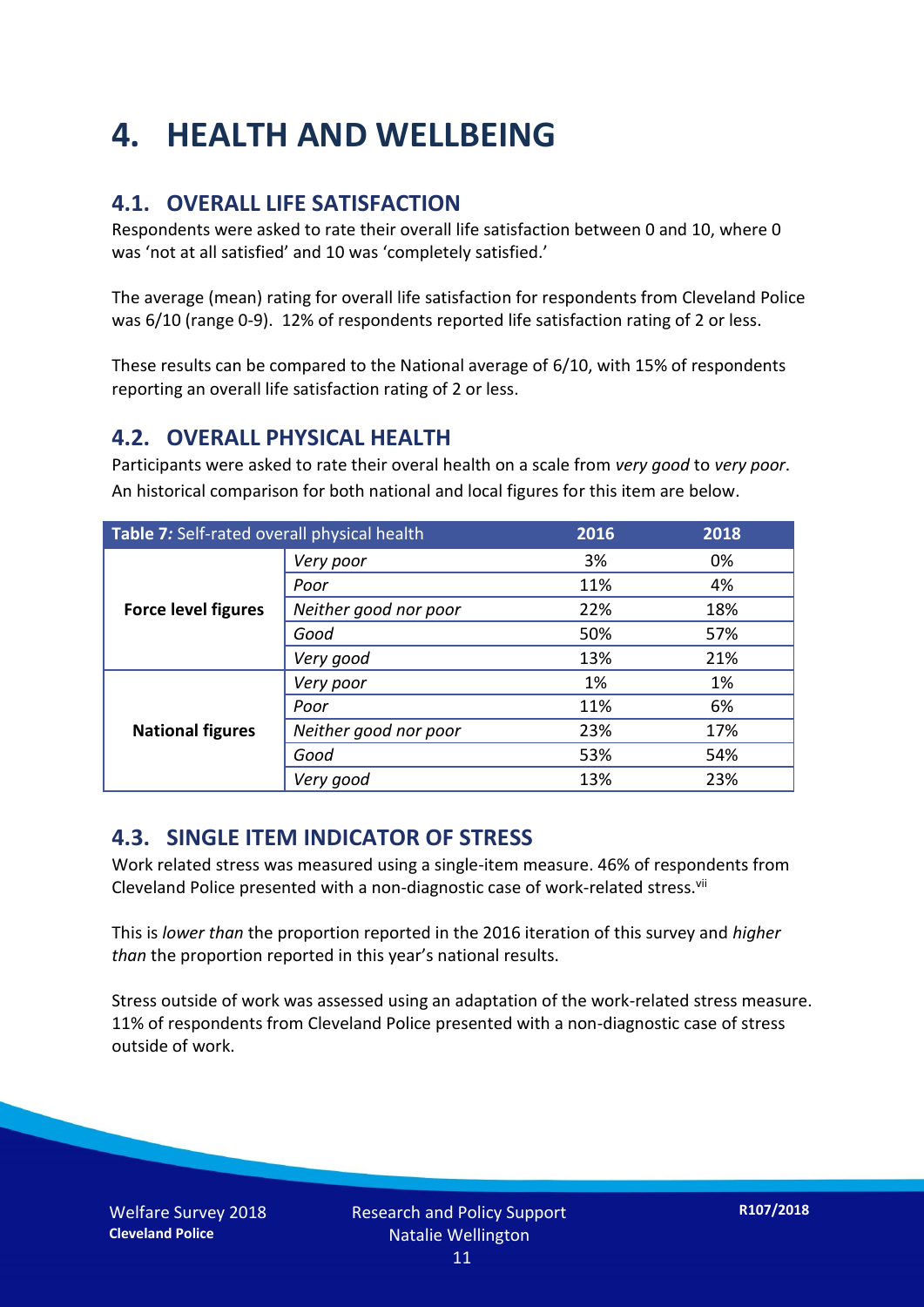### **4.4. SINGLE ITEM INDICATOR FOR MENTAL HEALTH**

A top-level broad overview of mental wellbeing was established using an item that asked respondents to indicate whether they had experienced feelings of stress, low mood, anxiety, or other difficulties with their health and wellbeing over the last 12 months.

81% of respondents from Cleveland Police indicated that they had experienced feelings of stress, low mood, anxiety, or other difficulties with their health and wellbeing over the last 12 months; with 96% also indicating that these feelings were caused, or made worse by work.

#### **4.5. MENTAL WELLBEING**

Mental wellbeing can be broadly conceptualized as having two dimensions. The first concerns positive affect (i.e. pleasurable aspects of wellbeing such as feelings of optimism, cheerfulness, and relaxation). The second concerns psychological functioning (i.e. such as clear thinking, self-acceptance, personal development, competence, and autonomy).

To investigate mental wellbeing in more detail the two-dimensional structure of mental wellbeing described above was assessed using the short Warwick-Edinburgh Mental Wellbeing Scale (SWEMWBS). viii The scale asks individuals to rate their experience during the last two weeks for seven positively framed statements.

SWEMWBS findings for **Cleveland Police** are presented in the table below alongside those for national sample for 2016 and 2018.

**Table 8**: % of respondents that reported experiencing the following positive aspects of wellbeing *rarely* or *none of the time* over the previous 2 weeks

|                                               | <b>National figures</b> |      | <b>Force level figures</b> |      |
|-----------------------------------------------|-------------------------|------|----------------------------|------|
| <b>SWEMWBS item</b>                           | 2016                    | 2018 | 2016                       | 2018 |
| I've been feeling optimistic about the future | 62%                     | 36%  | 66%                        | 39%  |
| I've been feeling useful                      | 28%                     | 25%  | 25%                        | 26%  |
| I've been feeling relaxed                     | 60%                     | 48%  | 69%                        | 47%  |
| I've been dealing with problems well          | 20%                     | 19%  | 24%                        | 25%  |
| I've been thinking clearly                    | 16%                     | 16%  | 21%                        | 22%  |
| I've been feeling close to other people       | 34%                     | 28%  | 41%                        | 40%  |
| I've been able to make up my own mind         | 13%                     | 10%  | 16%                        | 16%  |
| about things                                  |                         |      |                            |      |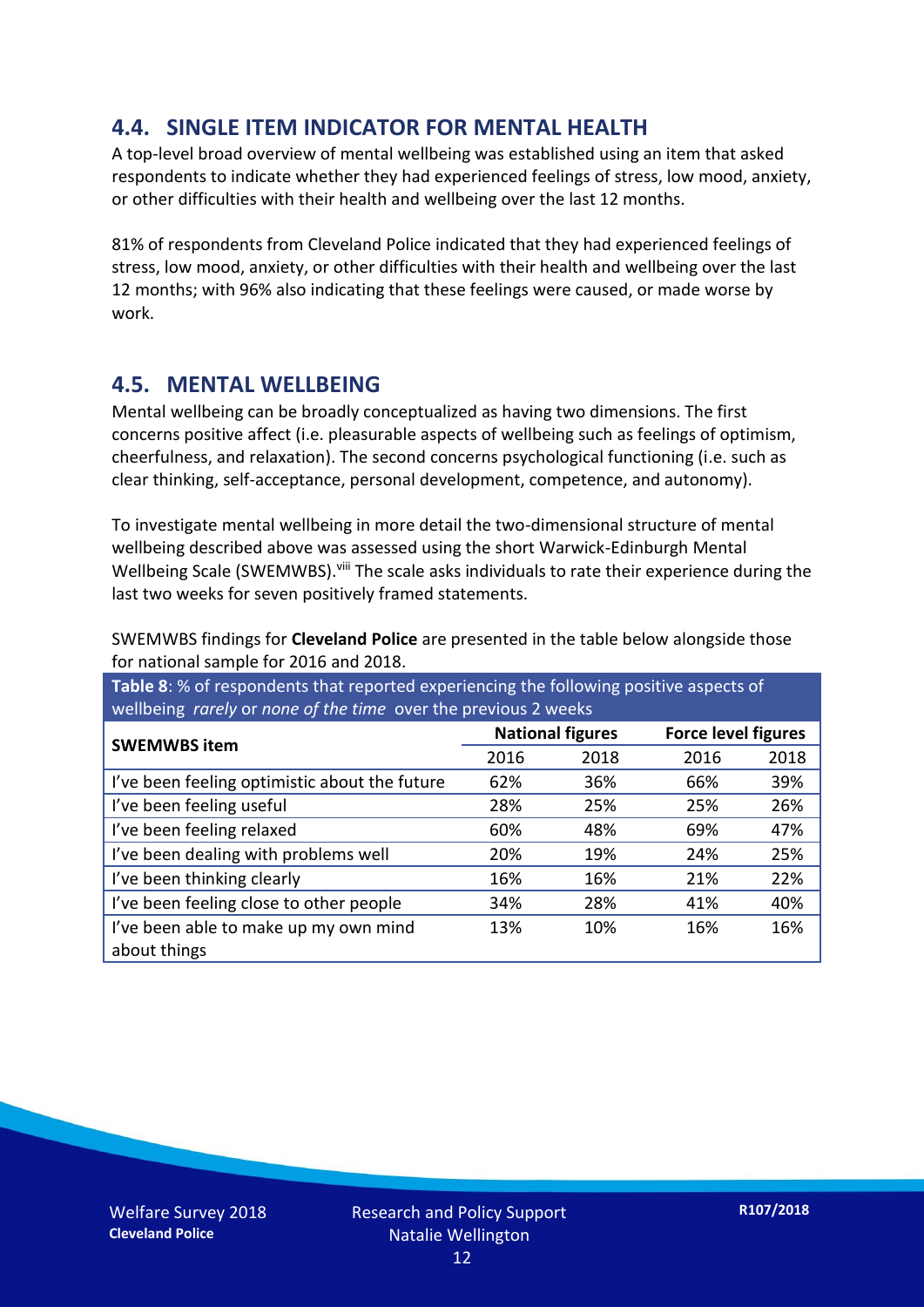#### **4.6. HELP SEEKING**

A question was applied to identify those who had ever **sought help** for feelings of stress, low mood, anxiety, or any other difficulties with mental health and wellbeing. Examples of sources of help were provided including GP, occupational health department, psychologist, therapist, and counsellor.

54% of responses from Cleveland Police had previously sought help for feelings of stress, low mood, anxiety or other difficulties with their mental health and wellbeing, 52% of which had done so within the last 12 months.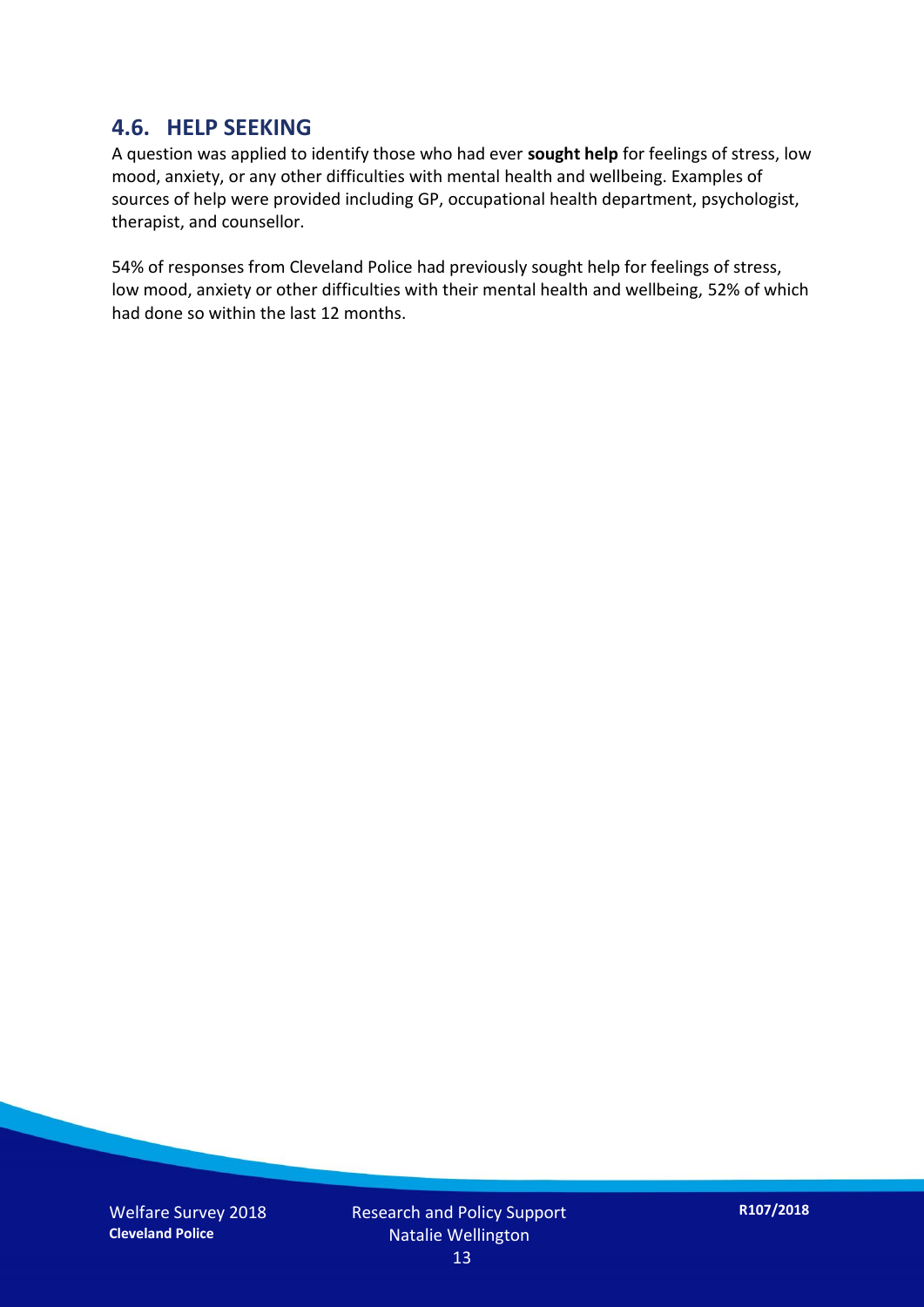## **5. ABSENCE BEHAVIOUR**

### **5.1. ABSENCE**

45% of respondents from Cleveland Police reported one or more days of sickness absence and 54% of respondents indicated that at least one day of their sickness absence was attributable to stress, depression, or anxiety.

The national proportion of respondents who had taken one or more days of sickness absence was 56% and 32% of respondents indicated that at least one day of their sickness absence was attributable to stress, depression, or anxiety.

### **5.2. PRESENTEEISM AND LEAVEISM**

Presenteeism is the act of attending work while ill. This has been shown to be associated with subsequent health decline, particularly in relation to burnout,  $\alpha$  and can to lead to elevated absenteeism.<sup>x</sup> Moreover, evidence suggests that presenteeism can compound the effects of the initial illness and negatively influence job satisfaction, resulting in negative job attitudes and withdrawal from work.<sup>xi</sup>

Leaveism is a recently coined term to describe hidden sickness absence and work undertaken during rest periods, including using allocated time off such as annual leave entitlements to take time off when they are in fact unwell.

Findings for Cleveland Police are presented in the graph below.





Welfare Survey 2018 **Cleveland Police**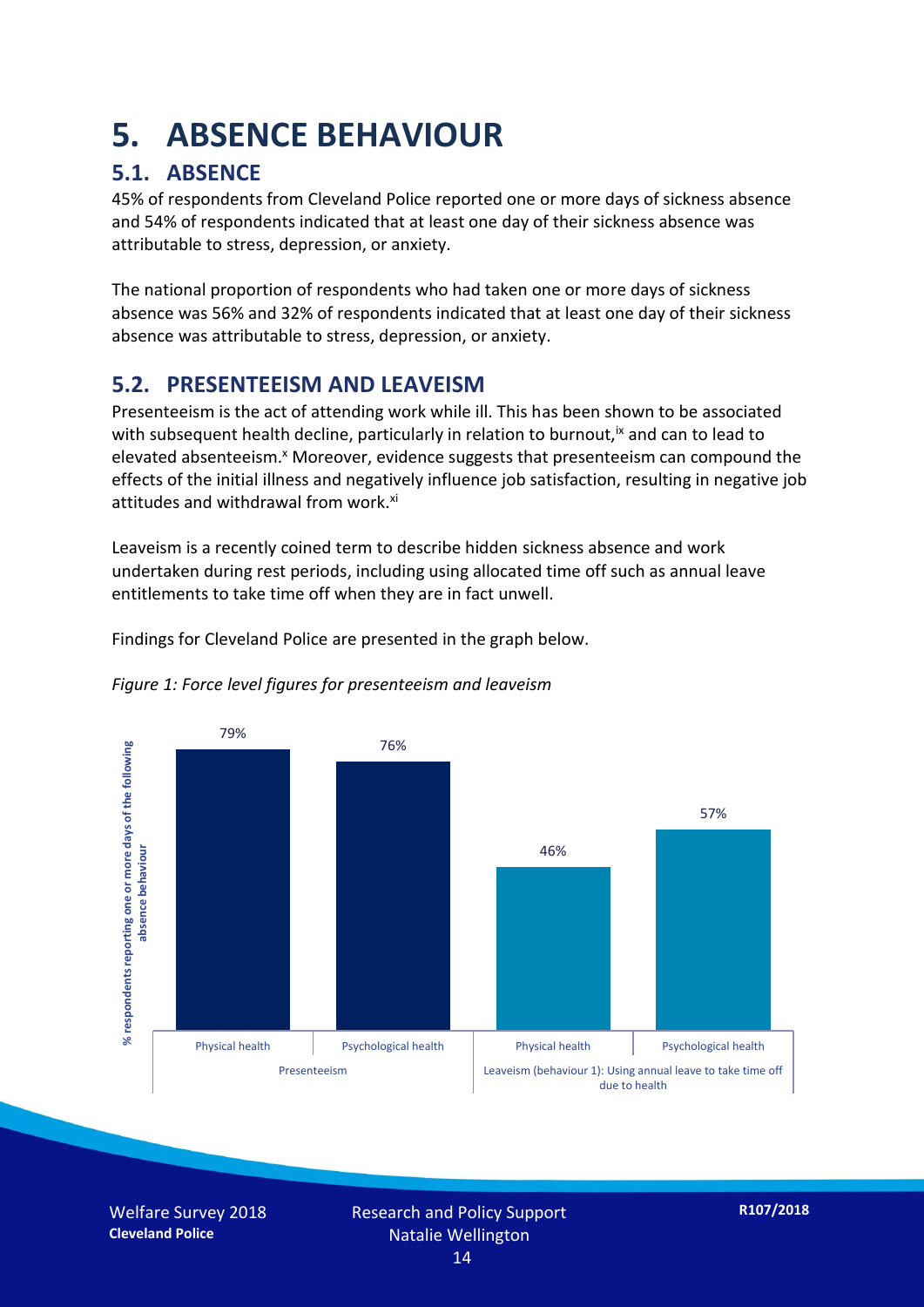## **6. Violence and physical injuries**

### **6.1. VIOLENCE**

Verbal and physical violence was assessed using four questions regarding how often officers received verbal insults, verbal threats, unarmed physical attacks, and attacks with a weapon from members of the public over the previous 12 months. Findings are presented in the table below.

**Table 9:** Force level figures for frequency of verbal and physical violence from members of the public

| <b>Type of violent victimisation</b>               | % of respondents indicating frequency<br>of experience as at least once a week |      |  |
|----------------------------------------------------|--------------------------------------------------------------------------------|------|--|
|                                                    | 2016                                                                           | 2018 |  |
| Verbal insults (e.g., swearing, shouting, abuse)   | 54%                                                                            | 44%  |  |
| Verbal threats (e.g., threat of hitting, threat of | 32%                                                                            | 30%  |  |
| kicking)                                           |                                                                                |      |  |
| *Spitting assaults (i.e. being deliberately spat   |                                                                                | 4%   |  |
| upon)                                              |                                                                                |      |  |
| Unarmed physical attacks (e.g., struggling to      | 27%                                                                            | 16%  |  |
| get free, wrestling, hitting, kicking)             |                                                                                |      |  |
| Use of a deadly weapon (e.g., stick, bottle, axe,  | 2%                                                                             | 2%   |  |
| firearm)                                           |                                                                                |      |  |

\*Spitting assaults data was only available from 2018.

#### **6.2. INJURIES**

30% of Cleveland Police respondents reported that they had suffered one or more injuries that required medical attention as a result of work-related **violence** in the last year – losing more than 221 days in sickness absence.

This is *lower than* the proportion reporting one or more injuries as a result of work-related **violence** than reported in the 2016 iteration of this survey and *higher than* the proportion compared to this year's national results.

22% of Cleveland Police respondents also reported that they had suffered one or more injuries that required medical attention as a result of work-related **accidents** in the last year – losing more than 103 days in sickness absence.

This is *lower than* the proportion reporting one or more injuries as a result of work-related **accidents** in the 2016 iteration of this survey and *higher than* the proportion compared to this year's national results.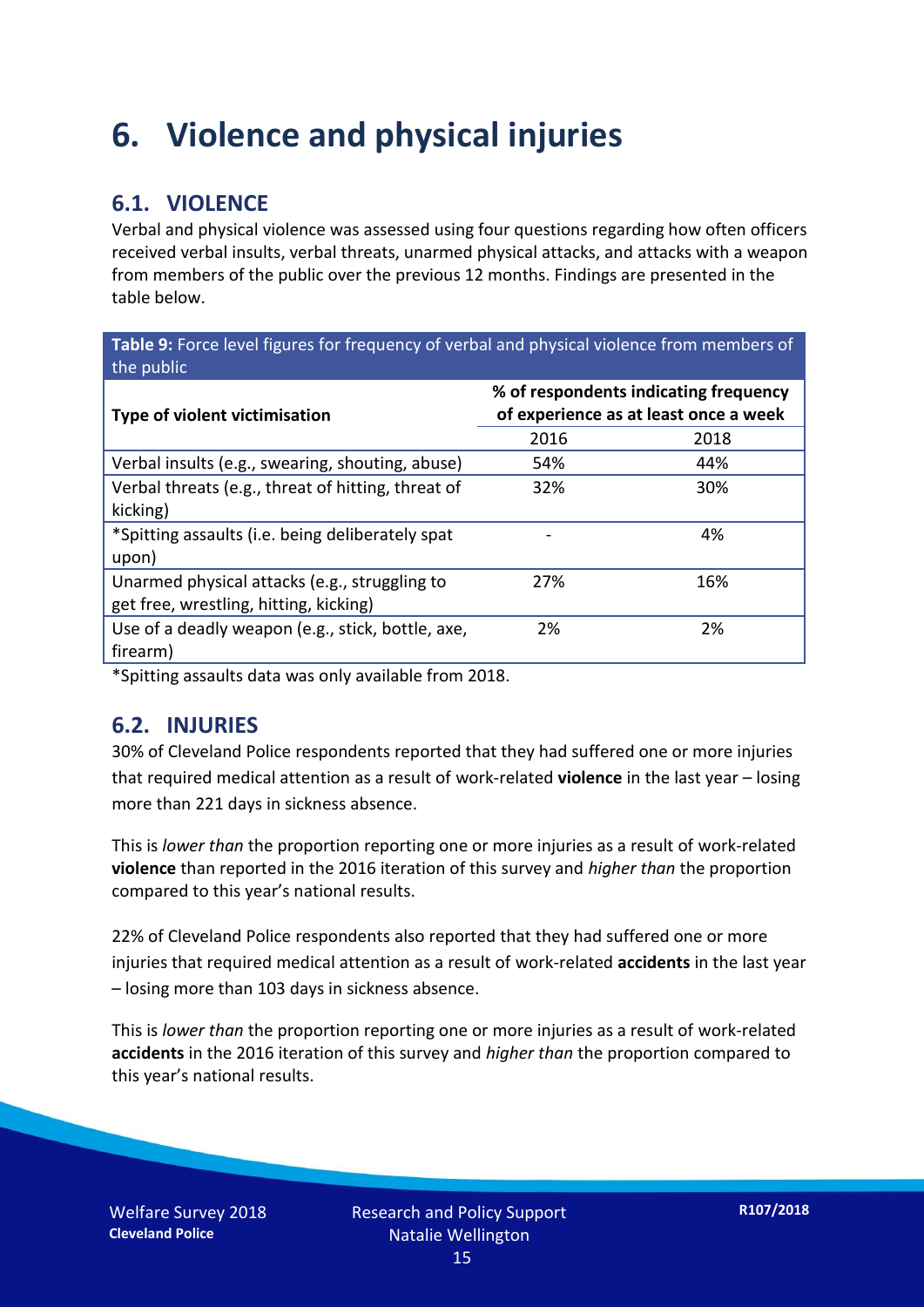## **7. ORGANISATIONAL SUPPORT: MENTAL HEALTH & WELLBEING**

Participants who indicated that they had sought help for difficulties with mental health and wellbeing were presented with additional questions concerning disclosure to a line manager.

### **7.1. DISCLOSURE**

72% of respondents from Cleveland Police, for whom it was applicable, reported that they had disclosed seeking mental health and wellbeing support to their line managers. This can be compared with 66% from the same survey in 2016.

#### **7.2. REASONS FOR NON-DISCLOSURE**

Respondents who did not disclose to their line managers that they had sought mental health and wellbeing support, were asked to indicate why. Findings are presented in the table below.

| Table 10: Reasons for non-disclosure                        |                     |                 |  |
|-------------------------------------------------------------|---------------------|-----------------|--|
|                                                             | % of total mentions |                 |  |
| Item                                                        | Force level         | <b>National</b> |  |
|                                                             | figures             | figures         |  |
| I was worried that my other colleagues would find out       | 9%                  | 10%             |  |
| I thought it would negatively affect my opportunities for   | 18%                 | 11%             |  |
| promotion and/or specialising                               |                     |                 |  |
| It wasn't affecting my work                                 | 6%                  | 7%              |  |
| I didn't want to be treated differently (in a negative way) | 11%                 | 13%             |  |
| I felt it was a personal matter                             | 22%                 | 20%             |  |
| I have had negative experiences of disclosing in the past   | 6%                  | 6%              |  |
| I thought it would have a negative impact on my career      | 12%                 | 10%             |  |
| There is a negative attitude in the police service towards  | 11%                 | 12%             |  |
| people who experience difficulties with their mental health |                     |                 |  |
| and wellbeing                                               |                     |                 |  |
| I did not think my line manager would treat me with         | 5%                  | 7%              |  |
| empathy                                                     |                     |                 |  |
| For reasons other than those listed above                   | 0%                  | 4%              |  |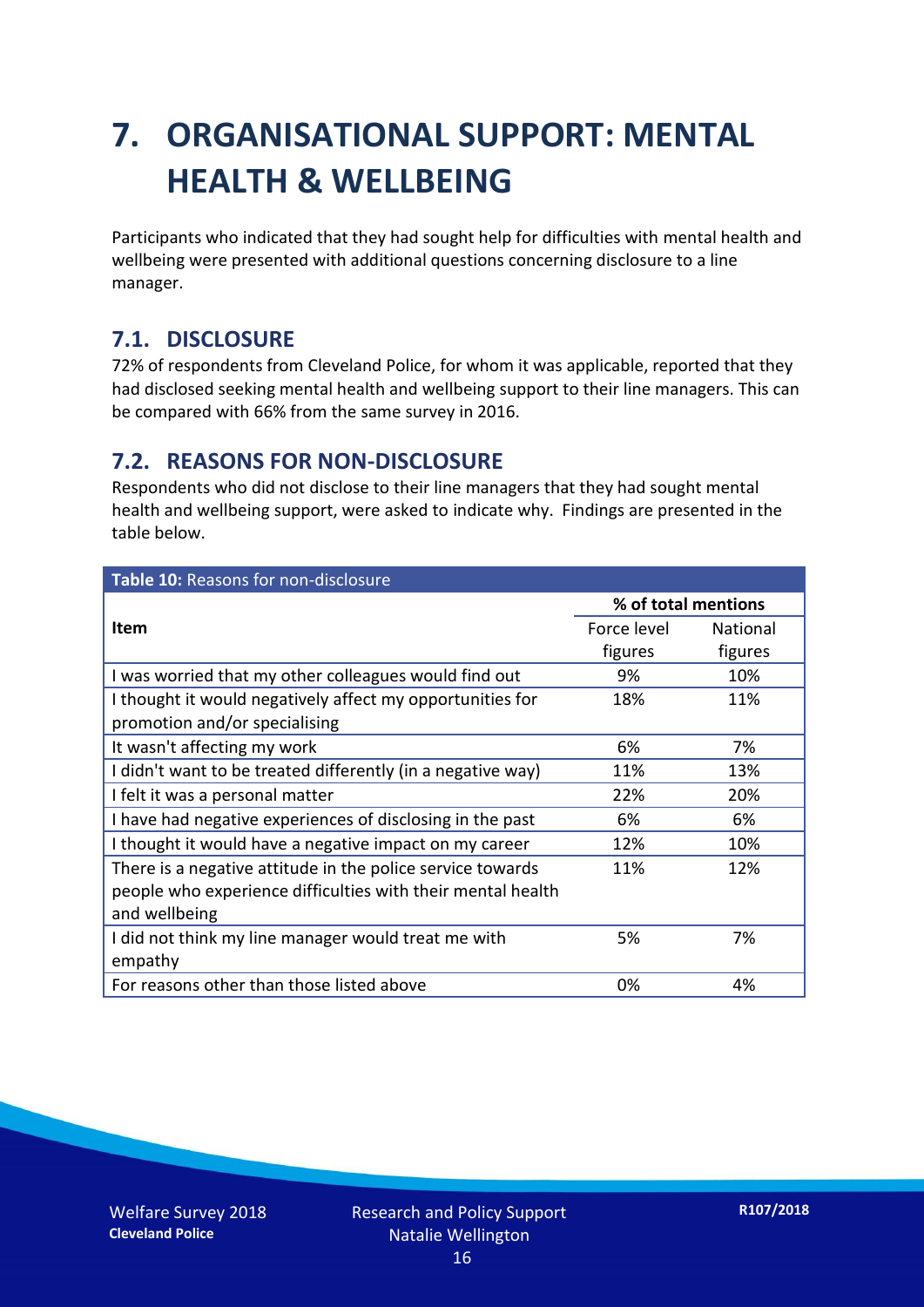### **7.3. ATTITUDES TO MENTAL HEALTH AND WELLBEING**

All respondents were asked about the attitude of the police service towards mental health and wellbeing.

Respondents were provided with a list of statements, and asked to indicate the extent to which they agreed or disagreed with the statement.

The table below shows the percentage of respondents who agreed with three key statements about the police services attitudes towards mental health and wellbeing for both Cleveland Police, and the police service as a whole.

| Table 11: Attitudes to mental health and wellbeing |                                                    |                         |
|----------------------------------------------------|----------------------------------------------------|-------------------------|
| <b>Statements</b>                                  | % of respondents that agreed with<br>the statement |                         |
|                                                    | Force level figures                                | <b>National figures</b> |
| The police service encourages staff to talk openly | 56%                                                | 45%                     |
| about mental health and wellbeing                  |                                                    |                         |
| Someone would be treated differently (in a         | 38%                                                | 37%                     |
| negative way) if they disclosed difficulties with  |                                                    |                         |
| their mental health and wellbeing                  |                                                    |                         |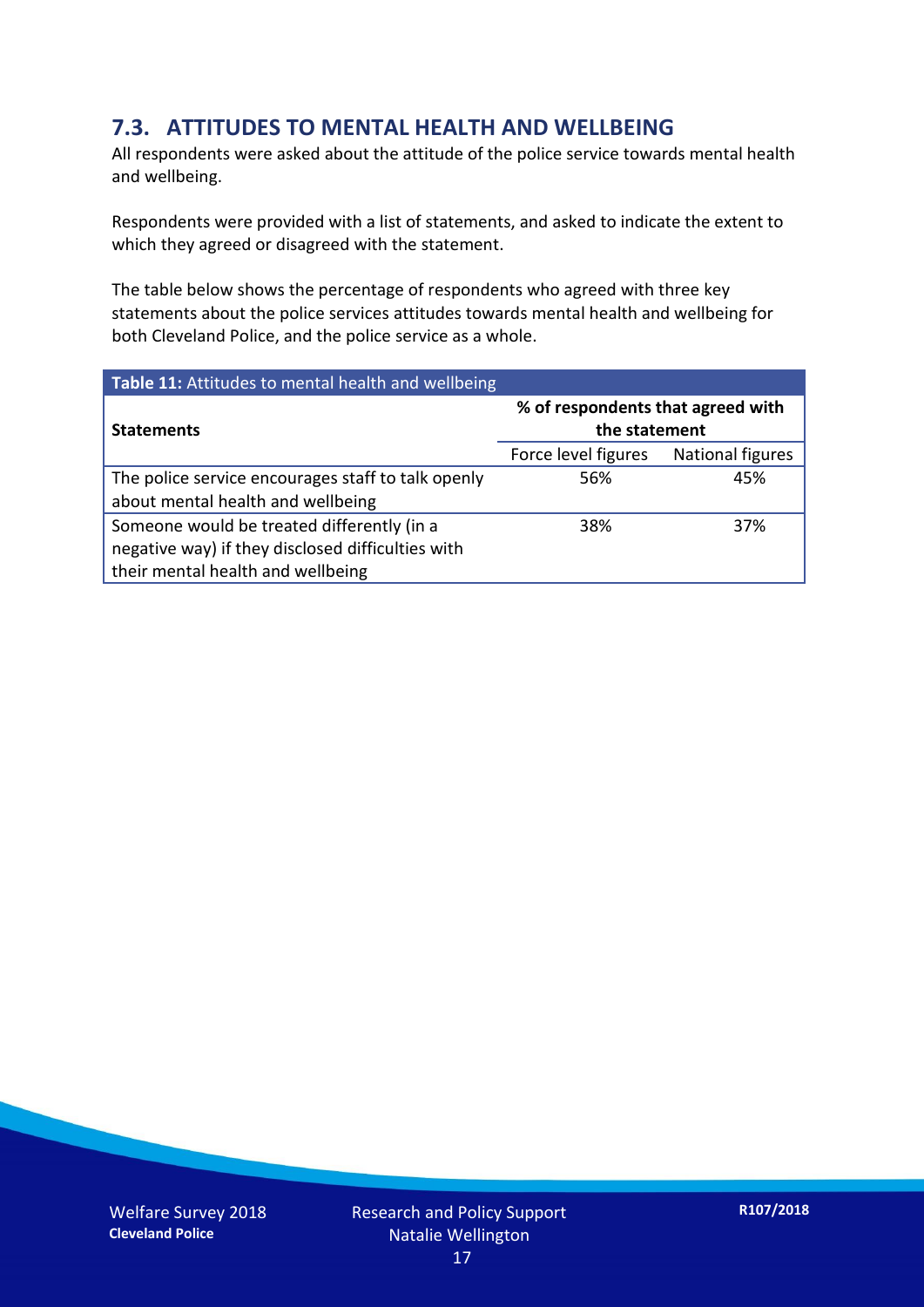## **8. Notes for JBBs**

Additional findings from the 2018 Demand, Capacity and Welfare survey are available on request from the Research and Policy department. Additional topics include, but are not limited to:

- Morale,
- Fatigue and sleep,
- Managerial mental health and wellbeing support,
- Organisational change, and
- Organisational justice.

The findings of the survey can also be broken down in more detail in terms of different demographic groups, such as rank, role or length of service. However please be aware that we can only go into a certain level of detail with this demographic data in order to preserve respondents' confidentiality.

JBBs wishing to obtain further information can contact [ResearchandDataCollection@polfed.org](mailto:ResearchandDataCollection@polfed.org) to discuss their requirements.

The Research and Policy Department only has one member of staff responsible for these data requests; please bear this in mind in terms of turnaround times and the amount of data you request when contacting the team.

All other interested parties should speak to their local JBB in the first instance.